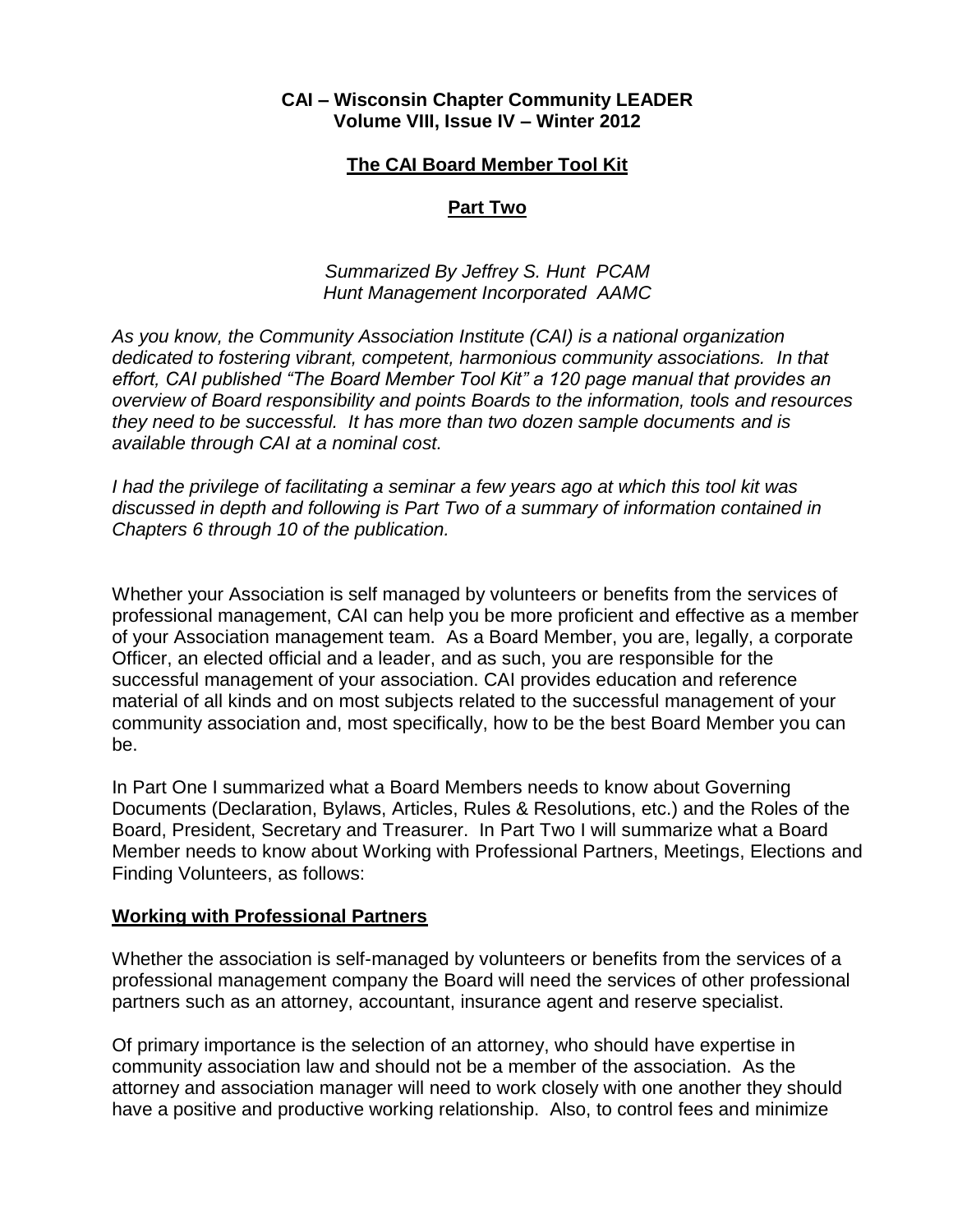confusion and miscommunication, the Board should designate one individual to interact with the attorney.

Attorneys can serve the Association in the following ways:

- Review Documents (governing documents, rules, contracts, amendments)
- Provide legal opinions (interpret grey areas in the documents, recommend and write amendments)
- Educate (attend meetings to answer questions or explain legal concepts)
- Collect delinquent assessments
- Enforce deed restrictions
- Litigate

Another professional customarily used by an association is the certified public accountant. While a volunteer, manager or management company may collect assessments, pay bills and produce monthly financial statements a CPA should be used to:

- Prepare tax returns and year-end financial statements (audits, reviews or compilations)
- Developing accounting policies and procedures (mainly for self managed associations)
- Formulate or opine on investment policies
- Overall, serve as a consultant on all matters financial.

Yet another professional that an association customarily uses is an insurance agent, who should possess expertise in community association insurance and should be able to write insurance for both the association and individual Owner in an effort to dovetail coverage.

A few of the most important services that an experienced insurance agent can provide include:

- Review and understand the association documents and recommend the legal minimum insurance requirements.
- Verify the property replacement values, through in insurance company survey or a recommended appraisal.
- Explain to the Board, in plain English, the coverage required and provided by the Association and individual Owners.

A fourth professional that should be on the Association management team is a Reserve Specialist, who will prepare studies that provide Boards with guidance on how to keep the association's physical assets from deteriorating faster than its financial assets increase. Basically, a reserve study will include a list of all physical assets, their remaining useful life, their ultimate replacement cost, and a recommended plan for funding the replacements.

The "Tool Kit" includes several lists and forms that will help you develop requests for proposal from professional partners and how to evaluate the proposals. Additionally, CAI publishes several Guide for Association Practitioners (GAP) reports that address the selection and use of professional partners.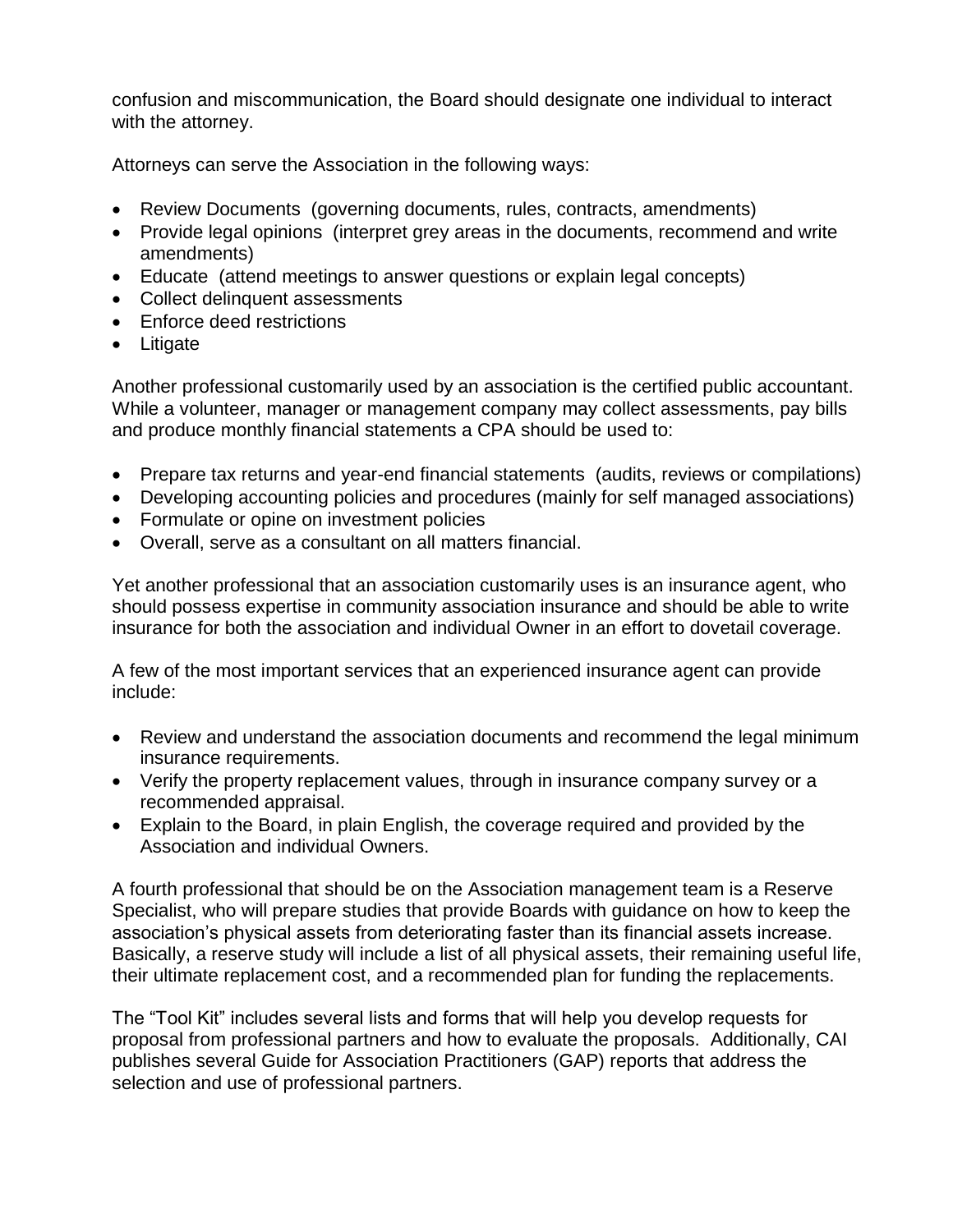# **The Importance of Meetings**

As previously stated the Association is a legal entity and must be run as a business, a business that requires meetings of its shareholders, i.e., Owners and its Directors. Board meetings must be productive, orderly, free of disruption and open to members and residents except for executive sessions, which should only be convened to discuss pending litigation, personnel issues or contract negotiations)

The primary purpose of Board Meetings is to:

- Set policy
- Review operations
- Resolve disputes
- Listen to residents
- Plan for the future
- Vote on business discussed in executive session (executive session discussion should not be recorded, only the ultimate decision)

The primary purpose of Annual Meetings is to conduct the business of the Association as required by the governing documents, such as:

- Present the annual budget
- Elect Directors
- Deliver committee reports
- Build community by bringing neighbors together

Special Meetings (sometimes called town meetings or informational meetings) are used to discuss, in open forum, a particular project or Board decision, and or gain support or input from the Owners, specifically:

- Focus on one particular item of concern or interest
- Present sensitive or controversial matters to residents
- Garner support for large projects of clarify unpopular decisions
- Provide a structured venue in which residents can explore issues and express opinions
- Get resident feedback before the Board takes action
- Reach consensus or resolve an issue
- Gain valuable insights into the character and value of the community

All meetings should be conducted with the aid of some form of parliamentary procedure. It can be as basic or formal as the Association desires, and or as dictated by the governing documents, so long as it provides sufficient structure to keep the meeting orderly, fair and productive. The advantages of parliamentary procedure include:

- Staying on the agenda
- Discussing one subject at time
- Giving each participant a chance to speak
- Speaking only on the issue being discussed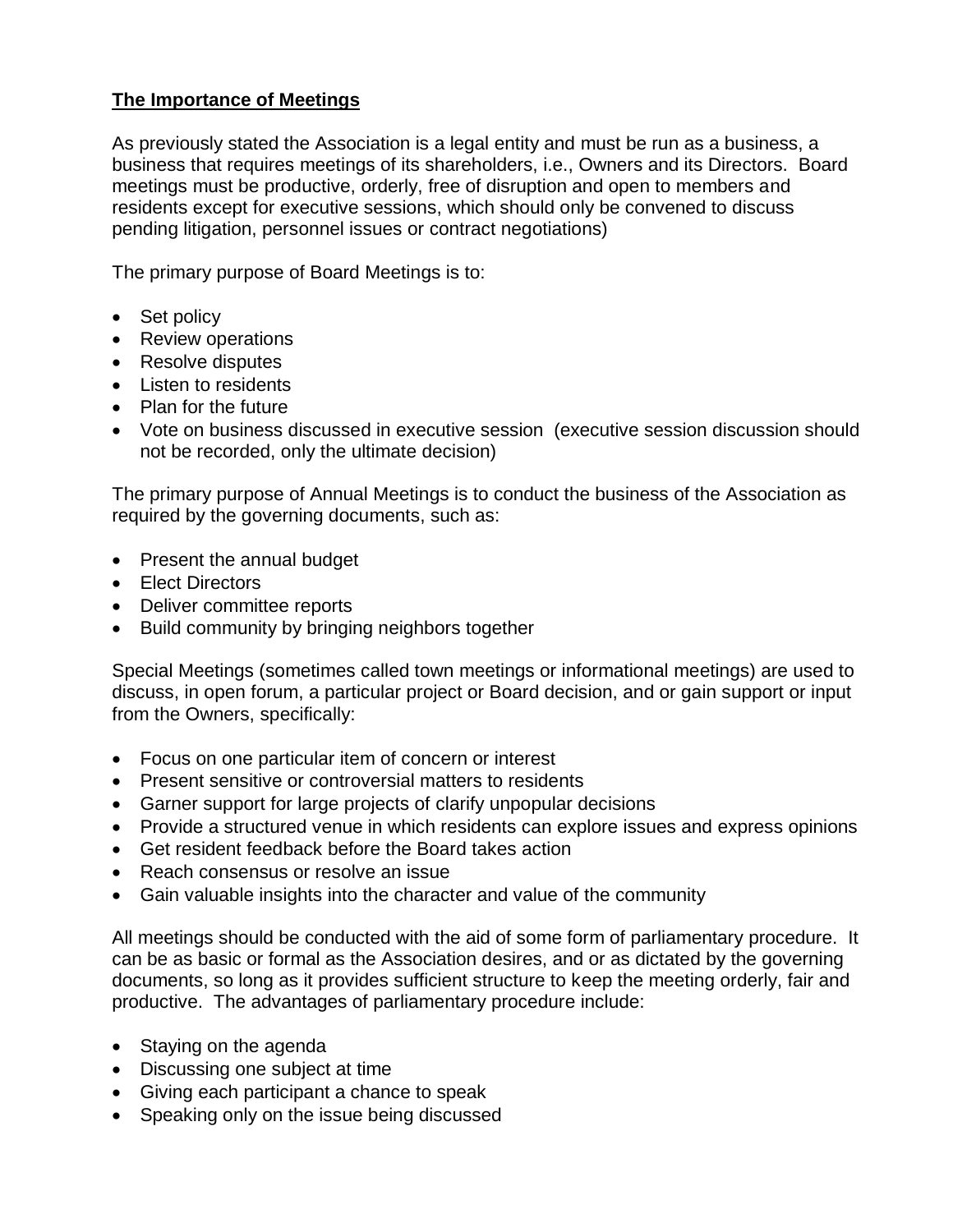- Speaking only when recognized by the chair
- Addressing questions and comments to the chair
- Deciding issues through motions, seconds and votes

Before official meeting business can be transacted certain criteria must be met., specifically,

- Members must be notified
- A quorum must be achieved
- Actions must be recorded in Minutes

The "Tool Kit" contains a sample Meeting Agenda and a sample set of Meeting Minutes. Basically, the agenda should include:

- Open Owner Forum (limited in time / 3 minutes per Owner 15 minutes total)
- Minutes approval
- Financial report
- Reports from Management, Officers, Committee Chairs, etc.
- Old business
- New business
- Adjournment.

Allocating specific times to each agenda item will help keep things on track and it is the Presidents responsibility to do so. The Minutes should follow the agenda and should record actions, keeping discussion to a minimum.

### **Electing Board Members**

Community associations are democratic entities governed by Boards elected by Owners. Proper election procedures are essential to the successful operation of the community and are customarily dictated in the governing documents. Basically, the election process should include the following:

- Seek nominations (month or two prior to meeting, nominating committee, previously groomed candidates)
- Conduct the election (early in the agenda)
- Appoint inspectors (usually three Owners with no interest in the outcome to collect and count ballots)
- Introduce candidates (qualifications either prior to the meeting or at the meeting)
- Conduct the election (formal written ballot)
- Vote by ballot or proxy
- Tabulate the vote (all should understand the process)

The "Tool Kit" contains a sample Proxy form and Proof of Meeting Notice for your use. Also, CAI publishes a Guide for Association Practitioners (GAP) report addressing Meetings and Elections that will prove helpful.